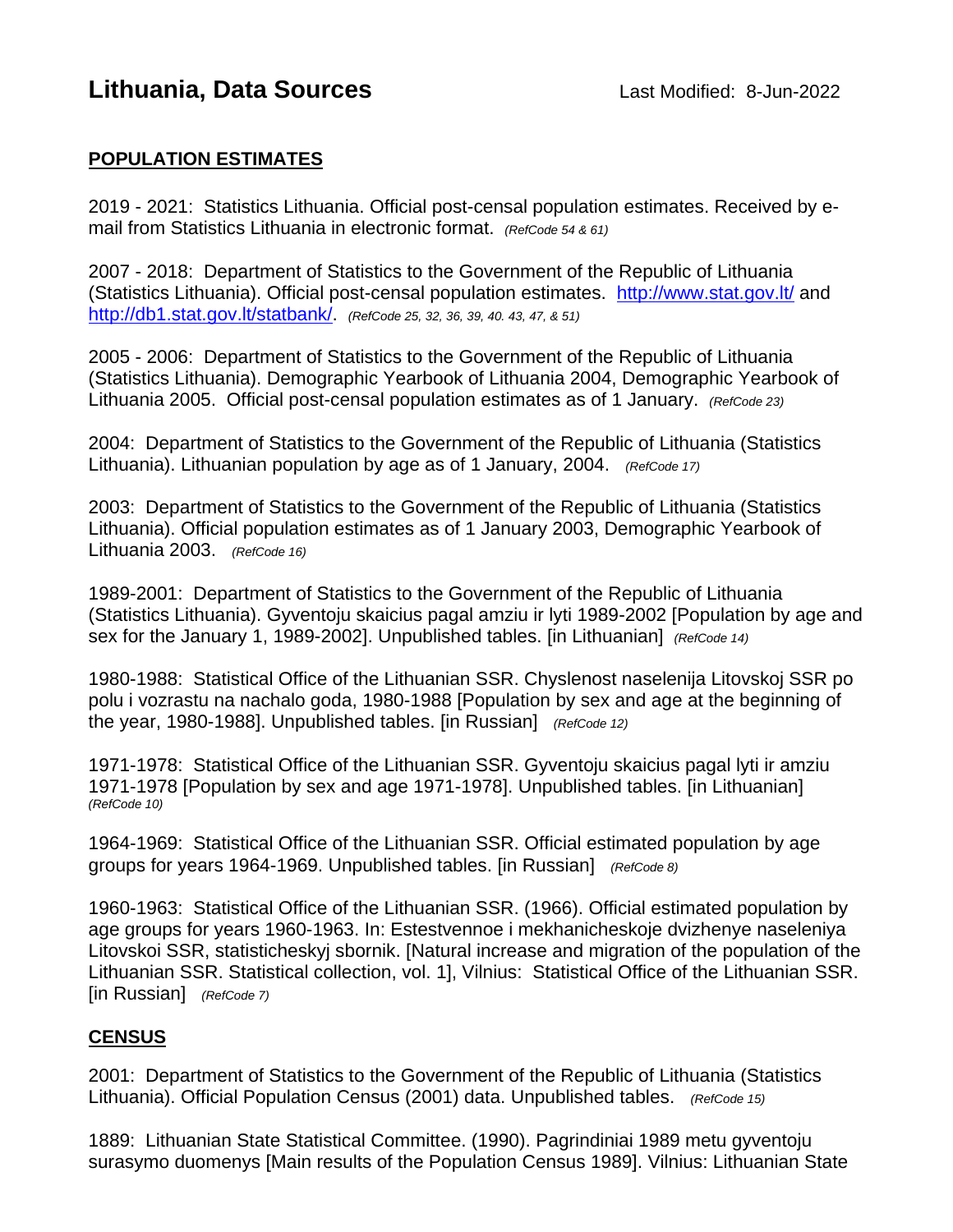Statistical Committee. p.181 [in Lithuanian] *(RefCode 13)*

1979: Statistical Office of the Lithuanian SSR Statistical Office of the Lithuanian SSR. Official Population Census (1979) data. Unpublished tables. [in Russian] *(RefCode 11)*

1970: Statistical Office of the Lithuanian SSR. (1975). P.758 in: Itogi vsesoyuznoi perepisi naselenya 1970 goda po Litovskoi SSR [Results of the Population Census 1970 on the Lithuanian SSR]. Vilnius: Statistical Office of the Lithuanian SSR. 758 p. [in Russian] *(RefCode 2)*

1959: Statistical Office of the Lithuanian SSR. Official Population Census (1959) data. Unpublished tables. [in Russian] *(RefCode 6)* 

## **BIRTHS**

2015 - 2020: Statistics Lithuania. Live births by sex [\(http://www.stat.gov.lt/\)](http://www.stat.gov.lt/). *(RefCode 49, 53 & 57)*

2001 - 2014: Department of Statistics to the Government of the Republic of Lithuania (Statistics Lithuania). Live births by sex. [\(http://www.stat.gov.lt/\)](http://www.stat.gov.lt/). *(RefCode 19, 20 27, 35, 37, & 45)*

2002 - 2005: Department of Statistics to the Government of the Republic of Lithuania (Statistics Lithuania). Demographic Yearbook of Lithuania. *(RefCode 19 & 20)*

1970 - 2000: Department of Statistics to the Government of the Republic of Lithuania (Statistics Lithuania). (2002). Demografijos metrastis 2001 [Demographic Yearbook 2001]. Vilnius: Department of Statistics to the Government of the Republic of Lithuania (Statistics Lithuania). 160 p. [in Lithuanian] *(RefCode 3)*

1966 - 1969: Statistical Office of the Lithuanian SSR. (1967-1970). Estestvennoe i mekhanicheskoje dvizhenye naseleniya Litovskoi SSR,statisticheskyj sbornik, [Natural increase and migration of the population of the Lithuanian SSR. Statistical collection, vol. 1]. Vilnius: Statistical Office of the Lithuanian SSR. [in Russian] *(RefCode 2)*

1959 - 1965: Statistical Office of the Lithuanian SSR. (1966). Estestvenoe i mekhanicheskoje dvizhenye naseleniya Litovskoi SSR, statisticheskyj sbornik, tom I [Natural increase and migration of the population of the Lithuanian SSR. Statistical collection, Vol. 1], Vilnius: Statistical Office of the Lithuanian SSR. [in Russian] *(RefCode 1)*

## **DEATHS**

2018 - 2020: The Institute of Hygiene. Annual officially registered deaths by single age group (up to the last open age interval 95+). (http://www.hi.lt/en/). *(RefCode 56 & 60)*

2015 - 2017: Statistics Lithuania. Annual officially registered deaths by single age group (up to the last open age interval 95+). Retrieved 17 September 2018 [\(http://www.stat.gov.lt/\)](http://www.stat.gov.lt/). *(RefCode 50)*

2008 - 2014: Department of Statistics to the Government of the Republic of Lithuania (Statistics Lithuania). (2013). Annual officially registered deaths by single age group (up to the last open age interval 95+). [\(http://www.stat.gov.lt/\)](http://www.stat.gov.lt/). <http://www.stat.gov.lt/> and